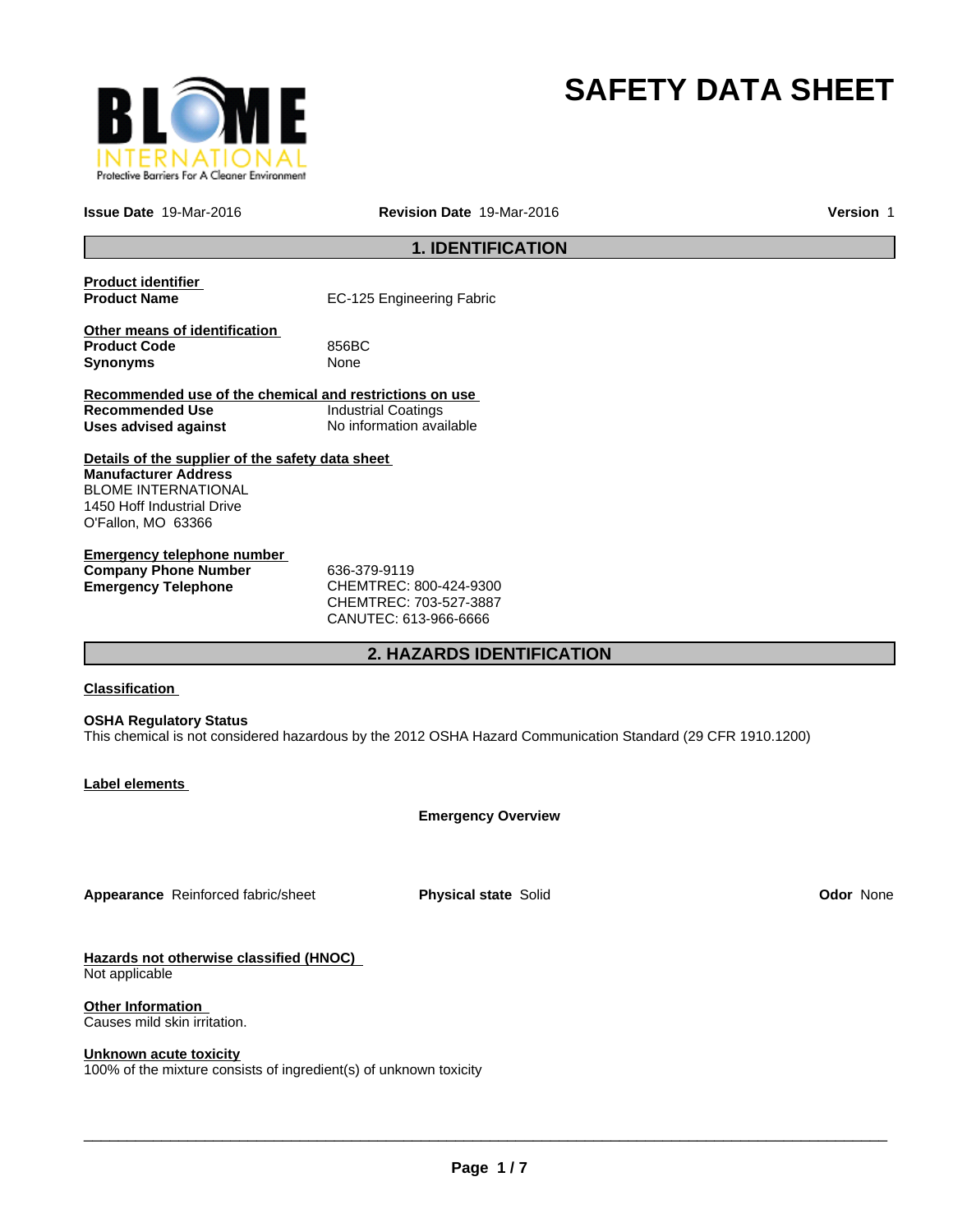# **3. COMPOSITION/INFORMATION ON INGREDIENTS**

 $\overline{\phantom{a}}$  ,  $\overline{\phantom{a}}$  ,  $\overline{\phantom{a}}$  ,  $\overline{\phantom{a}}$  ,  $\overline{\phantom{a}}$  ,  $\overline{\phantom{a}}$  ,  $\overline{\phantom{a}}$  ,  $\overline{\phantom{a}}$  ,  $\overline{\phantom{a}}$  ,  $\overline{\phantom{a}}$  ,  $\overline{\phantom{a}}$  ,  $\overline{\phantom{a}}$  ,  $\overline{\phantom{a}}$  ,  $\overline{\phantom{a}}$  ,  $\overline{\phantom{a}}$  ,  $\overline{\phantom{a}}$ 

#### **Substance**

The product contains no substances which at their given concentration, are considered to be hazardous to health.

| <b>Chemical Name</b>                                                       |                        | <b>CAS No</b>                                                                                                               | Weight-%                                                                                                                                                                         |
|----------------------------------------------------------------------------|------------------------|-----------------------------------------------------------------------------------------------------------------------------|----------------------------------------------------------------------------------------------------------------------------------------------------------------------------------|
| Glass, oxide, chemicals *                                                  |                        | 65997-17-3                                                                                                                  | $60 - 100$                                                                                                                                                                       |
|                                                                            |                        | *The exact percentage (concentration) of composition has been withheld as a trade secret.                                   |                                                                                                                                                                                  |
|                                                                            |                        | <b>4. FIRST AID MEASURES</b>                                                                                                |                                                                                                                                                                                  |
| Description of first aid measures                                          |                        |                                                                                                                             |                                                                                                                                                                                  |
| <b>General advice</b>                                                      |                        | use or safety data sheet if possible). If symptoms persist, call a physician.                                               | In case of accident or unwellness, seek medical advice immediately (show directions for                                                                                          |
| Eye contact                                                                |                        | symptoms persist, call a physician.                                                                                         | Keep eye wide open while rinsing. Immediately flush with plenty of water. After initial<br>flushing, remove any contact lenses and continue flushing for at least 15 minutes. If |
| <b>Skin contact</b>                                                        | before reuse.          |                                                                                                                             | Wash off immediately with soap and plenty of water while removing all contaminated<br>clothes and shoes. If symptoms persist, call a physician. Wash contaminated clothing       |
| <b>Inhalation</b>                                                          |                        | Avoid direct contact with skin. Use barrier to give mouth-to-mouth resuscitation. If<br>symptoms persist, call a physician. | Remove to fresh air. If breathing is irregular or stopped, administer artificial respiration.                                                                                    |
| Ingestion                                                                  |                        |                                                                                                                             | Call a physician or poison control center immediately. Do not induce vomiting without<br>medical advice. Rinse mouth. Never give anything by mouth to an unconscious person.     |
| Self-protection of the first aider                                         |                        | Use personal protective equipment as required.                                                                              |                                                                                                                                                                                  |
| Most important symptoms and effects, both acute and delayed                |                        |                                                                                                                             |                                                                                                                                                                                  |
| <b>Symptoms</b>                                                            |                        | May cause redness and tearing of the eyes. May cause skin irritation.                                                       |                                                                                                                                                                                  |
| Indication of any immediate medical attention and special treatment needed |                        |                                                                                                                             |                                                                                                                                                                                  |
| Note to physicians                                                         | Treat symptomatically. |                                                                                                                             |                                                                                                                                                                                  |

# **5. FIRE-FIGHTING MEASURES**

**Suitable extinguishing media**

Use extinguishing measures that are appropriate to local circumstances and the surrounding environment.

**Unsuitable extinguishing media** CAUTION: Use of water spray when fighting fire may be inefficient.

#### **Specific hazards arising from the chemical**

No information available.

**Explosion data Sensitivity to Mechanical Impact** None. **Sensitivity to Static Discharge** None.

#### **Protective equipment and precautions for firefighters**

As in any fire, wear self-contained breathing apparatus pressure-demand, MSHA/NIOSH (approved or equivalent) and full protective gear.

# **6. ACCIDENTAL RELEASE MEASURES**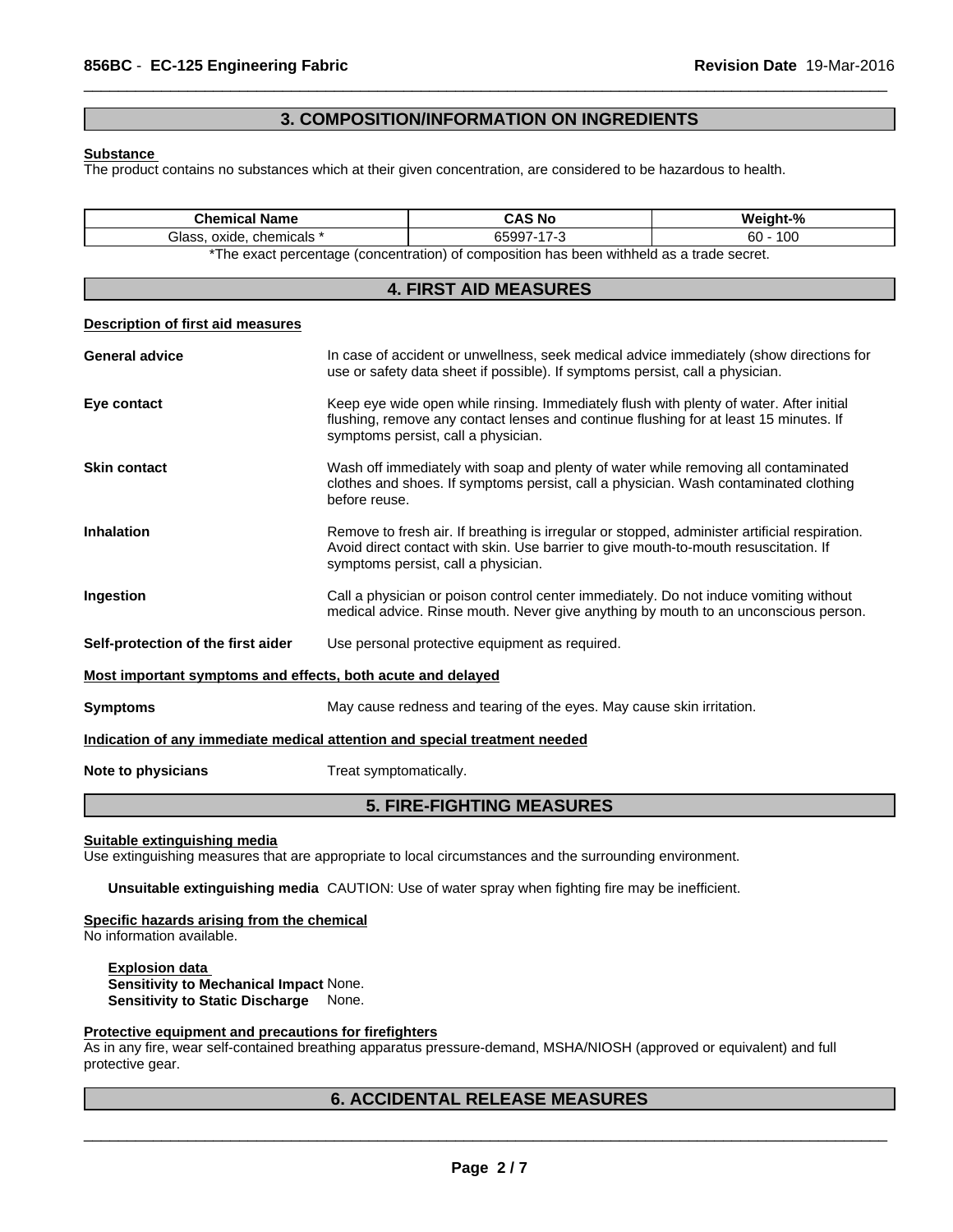|                                                              | Personal precautions, protective equipment and emergency procedures                                                                                                                                             |
|--------------------------------------------------------------|-----------------------------------------------------------------------------------------------------------------------------------------------------------------------------------------------------------------|
| <b>Personal precautions</b>                                  | Avoid contact with eyes and skin. Avoid creating dust.                                                                                                                                                          |
| <b>Environmental precautions</b>                             |                                                                                                                                                                                                                 |
| <b>Environmental precautions</b>                             | No information available.                                                                                                                                                                                       |
| Methods and material for containment and cleaning up         |                                                                                                                                                                                                                 |
| <b>Methods for containment</b>                               | No information available.                                                                                                                                                                                       |
| Methods for cleaning up                                      | Take up mechanically, placing in appropriate containers for disposal.                                                                                                                                           |
|                                                              | <b>7. HANDLING AND STORAGE</b>                                                                                                                                                                                  |
| <b>Precautions for safe handling</b>                         |                                                                                                                                                                                                                 |
| Advice on safe handling                                      | Avoid contact with skin, eyes or clothing. Use personal protective equipment as required.<br>Handle in accordance with good industrial hygiene and safety practice. Wash contaminated<br>clothing before reuse. |
| Conditions for safe storage, including any incompatibilities |                                                                                                                                                                                                                 |
| <b>Storage Conditions</b>                                    | Store in a dry place. Store in a closed container.                                                                                                                                                              |
| Incompatible materials                                       | Strong bases. Hydrogen fluoride.                                                                                                                                                                                |
|                                                              |                                                                                                                                                                                                                 |

 $\overline{\phantom{a}}$  ,  $\overline{\phantom{a}}$  ,  $\overline{\phantom{a}}$  ,  $\overline{\phantom{a}}$  ,  $\overline{\phantom{a}}$  ,  $\overline{\phantom{a}}$  ,  $\overline{\phantom{a}}$  ,  $\overline{\phantom{a}}$  ,  $\overline{\phantom{a}}$  ,  $\overline{\phantom{a}}$  ,  $\overline{\phantom{a}}$  ,  $\overline{\phantom{a}}$  ,  $\overline{\phantom{a}}$  ,  $\overline{\phantom{a}}$  ,  $\overline{\phantom{a}}$  ,  $\overline{\phantom{a}}$ 

# **8. EXPOSURE CONTROLS/PERSONAL PROTECTION**

## **Control parameters**

#### **Exposure Guidelines** .

| <b>Chemical Name</b>    | <b>ACGIH TLV</b>                                      | <b>OSHA PEL</b> | <b>NIOSH IDLH</b> |
|-------------------------|-------------------------------------------------------|-----------------|-------------------|
| Glass, oxide, chemicals | TWA: 1 fiber/cm3 respirable fibers:                   |                 |                   |
| 65997-17-3              | $\left  \right $ length >5 µm, aspect ratio >=3:1, as |                 |                   |
|                         | determined by the membrane filter                     |                 |                   |
|                         | method at 400-450X magnification                      |                 |                   |
|                         | [4-mm objective], using                               |                 |                   |
|                         | phase-contrast illumination                           |                 |                   |
|                         | TWA: 5 $mq/m3$ inhalable fraction                     |                 |                   |

## **Appropriate engineering controls**

| <b>Engineering Controls</b> | Showers              |  |
|-----------------------------|----------------------|--|
|                             | Eyewash stations     |  |
|                             | Ventilation systems. |  |

## **Individual protection measures, such as personal protective equipment**

| <b>Eye/face protection</b>            | Wear safety glasses with side shields (or goggles).                                                                                                                                                                                                                                                                              |
|---------------------------------------|----------------------------------------------------------------------------------------------------------------------------------------------------------------------------------------------------------------------------------------------------------------------------------------------------------------------------------|
| Skin and body protection              | Wear protective gloves and protective clothing.                                                                                                                                                                                                                                                                                  |
| <b>Respiratory protection</b>         | If exposure limits are exceeded or irritation is experienced, NIOSH/MSHA approved<br>respiratory protection should be worn. Positive-pressure supplied air respirators may be<br>required for high airborne contaminant concentrations. Respiratory protection must be<br>provided in accordance with current local regulations. |
| <b>General Hygiene Considerations</b> | Handle in accordance with good industrial hygiene and safety practice.                                                                                                                                                                                                                                                           |

# **9. PHYSICAL AND CHEMICAL PROPERTIES**

## **Information on basic physical and chemical properties**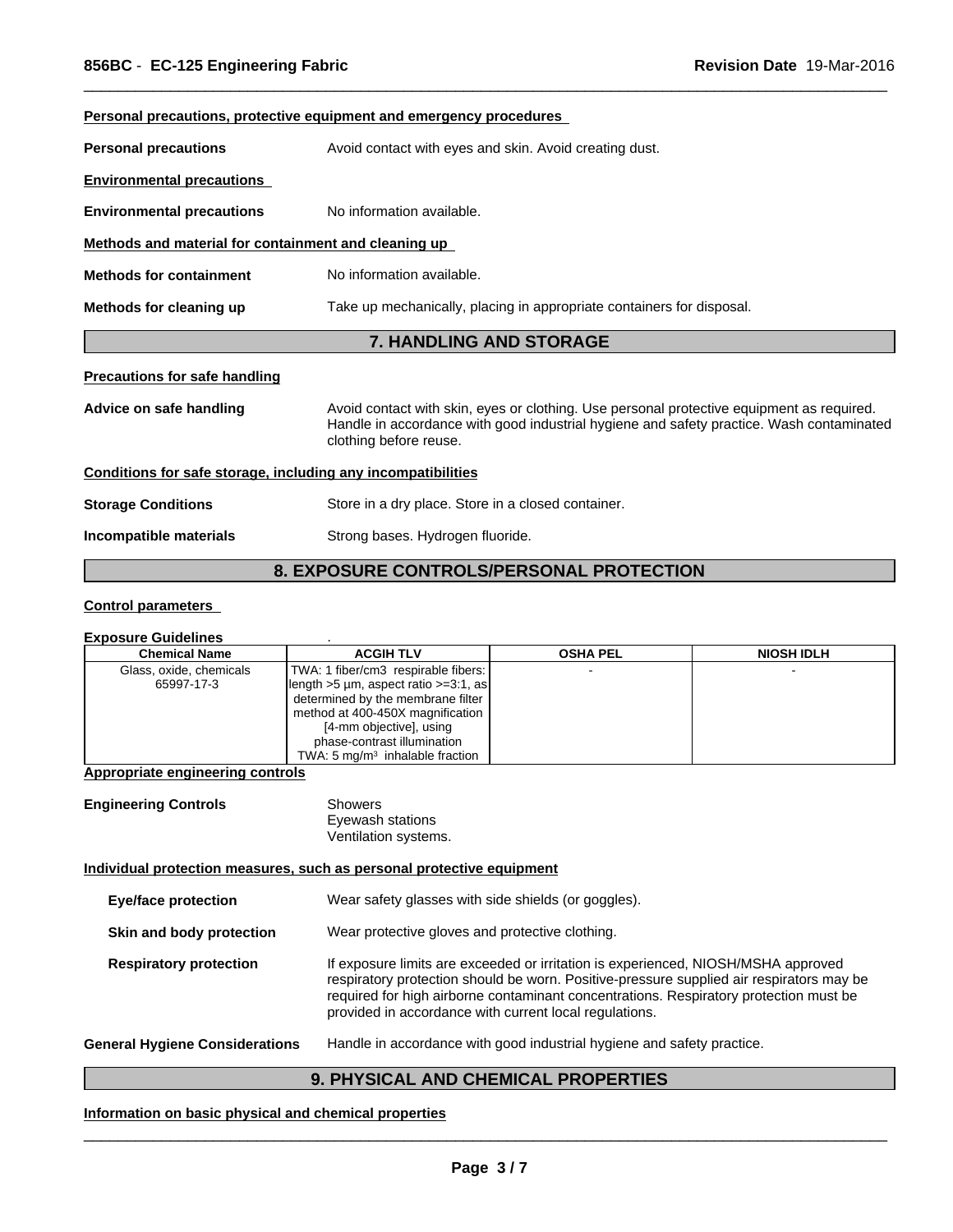| <b>Physical state</b><br>Appearance<br>Color         | Solid<br>Reinforced fabric/sheet<br>Off-white or white | Odor<br><b>Odor threshold</b> | None<br>No information available |
|------------------------------------------------------|--------------------------------------------------------|-------------------------------|----------------------------------|
| <b>Property</b>                                      | <b>Values</b>                                          | Remarks • Method              |                                  |
| рH                                                   | Not applicable                                         |                               |                                  |
| Melting point / freezing point                       | No information available<br>No information available   |                               |                                  |
| Boiling point / boiling range                        | No information available                               |                               |                                  |
| <b>Flash point</b>                                   | No information available                               |                               |                                  |
| <b>Evaporation rate</b><br>Flammability (solid, gas) | No information available                               |                               |                                  |
| <b>Flammability Limit in Air</b>                     |                                                        |                               |                                  |
| <b>Upper flammability limit:</b>                     | No information available                               |                               |                                  |
| Lower flammability limit:                            | No information available                               |                               |                                  |
| Vapor pressure                                       | 0                                                      | @ 25 °C                       |                                  |
| <b>Vapor density</b>                                 | No information available                               |                               |                                  |
| <b>Relative density</b>                              | >1                                                     |                               |                                  |
| <b>Water solubility</b>                              | Insoluble in water                                     |                               |                                  |
| Solubility in other solvents                         | No information available                               |                               |                                  |
| <b>Partition coefficient</b>                         | No information available                               |                               |                                  |
| <b>Autoignition temperature</b>                      | No information available                               |                               |                                  |
| <b>Decomposition temperature</b>                     | No information available                               |                               |                                  |
| <b>Kinematic viscosity</b>                           | No information available                               |                               |                                  |
| <b>Dynamic viscosity</b>                             | No information available                               |                               |                                  |
| <b>Explosive properties</b>                          | Not an explosive                                       |                               |                                  |
| <b>Oxidizing properties</b>                          | Not applicable                                         |                               |                                  |
| <b>Other Information</b>                             |                                                        |                               |                                  |
| Softening point<br><b>Molecular weight</b>           | No information available<br>No information available   |                               |                                  |
| VOC Content (%)                                      | No information available                               |                               |                                  |
| <b>Density</b>                                       | No information available                               |                               |                                  |
| <b>Bulk density</b>                                  | No information available                               |                               |                                  |

 $\overline{\phantom{a}}$  ,  $\overline{\phantom{a}}$  ,  $\overline{\phantom{a}}$  ,  $\overline{\phantom{a}}$  ,  $\overline{\phantom{a}}$  ,  $\overline{\phantom{a}}$  ,  $\overline{\phantom{a}}$  ,  $\overline{\phantom{a}}$  ,  $\overline{\phantom{a}}$  ,  $\overline{\phantom{a}}$  ,  $\overline{\phantom{a}}$  ,  $\overline{\phantom{a}}$  ,  $\overline{\phantom{a}}$  ,  $\overline{\phantom{a}}$  ,  $\overline{\phantom{a}}$  ,  $\overline{\phantom{a}}$ 

# **10. STABILITY AND REACTIVITY**

#### **Reactivity**  No data available

**Chemical stability** Stable under recommended storage conditions. **Possibility of Hazardous Reactions** None under normal processing. **Conditions to avoid** Protect from moisture. Avoid dust formation. **Incompatible materials** Strong bases. Hydrogen fluoride. **Hazardous Decomposition Products** None known based on information supplied.

# **11. TOXICOLOGICAL INFORMATION**

## **Information on likely routes of exposure**

## **Product Information**

**Inhalation** May cause irritation.

**Eye contact Contact** Contact with eyes may cause irritation.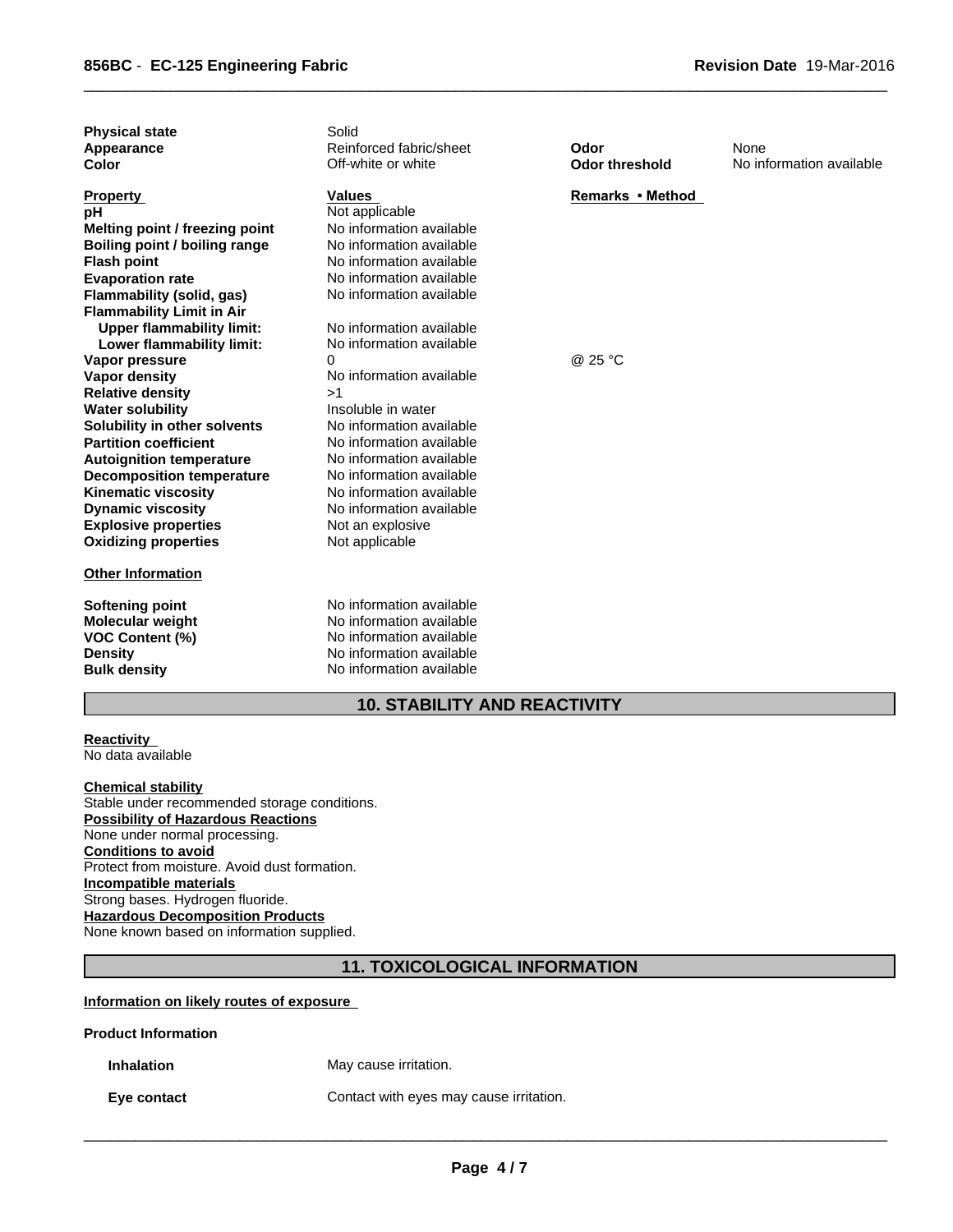**Skin contact Example 2018** Prolonged contact may cause redness and irritation.

**Ingestion** No data available.

### **Information on toxicological effects**

**Symptoms** May cause redness and tearing of the eyes. Coughing and/ or wheezing. May cause skin irritation.

 $\overline{\phantom{a}}$  ,  $\overline{\phantom{a}}$  ,  $\overline{\phantom{a}}$  ,  $\overline{\phantom{a}}$  ,  $\overline{\phantom{a}}$  ,  $\overline{\phantom{a}}$  ,  $\overline{\phantom{a}}$  ,  $\overline{\phantom{a}}$  ,  $\overline{\phantom{a}}$  ,  $\overline{\phantom{a}}$  ,  $\overline{\phantom{a}}$  ,  $\overline{\phantom{a}}$  ,  $\overline{\phantom{a}}$  ,  $\overline{\phantom{a}}$  ,  $\overline{\phantom{a}}$  ,  $\overline{\phantom{a}}$ 

## **Delayed and immediate effects as well as chronic effects from short and long-term exposure**

| <b>Sensitization</b><br>Germ cell mutagenicity<br>Carcinogenicity | No information available.<br>No information available.<br>No information available. |             |            |             |
|-------------------------------------------------------------------|-------------------------------------------------------------------------------------|-------------|------------|-------------|
| <b>Chemical Name</b>                                              | <b>ACGIH</b>                                                                        | <b>IARC</b> | <b>NTP</b> | <b>OSHA</b> |
| Glass, oxide, chemicals<br>  65997-17-3                           |                                                                                     | Group 3     |            |             |
| <b>Reproductive toxicity</b>                                      | No information available.                                                           |             |            |             |
| <b>STOT - single exposure</b>                                     | No information available.                                                           |             |            |             |
| <b>STOT - repeated exposure</b>                                   | No information available.                                                           |             |            |             |
| <b>Aspiration hazard</b>                                          | No information available.                                                           |             |            |             |

### **Numerical measures of toxicity - Product Information**

# **12. ECOLOGICAL INFORMATION**

#### **Ecotoxicity**

None known

100 % of the mixture consists of components(s) of unknown hazards to the aquatic environment

#### **Persistence and degradability**

No information available.

#### **Bioaccumulation**

Bioaccumulative potential.

# **Other adverse effects**

No information available

# **13. DISPOSAL CONSIDERATIONS**

| Waste treatment methods       | Disposal should be in accordance with applicable regional, national and local laws and |
|-------------------------------|----------------------------------------------------------------------------------------|
| Disposal of wastes            | regulations.                                                                           |
| <b>Contaminated packaging</b> | Do not reuse container.                                                                |

# **14. TRANSPORT INFORMATION**

| <b>DOT</b>  | Not regulated |
|-------------|---------------|
| <b>TDG</b>  | Not regulated |
| <b>IATA</b> | Not regulated |
| <b>IMDG</b> | Not regulated |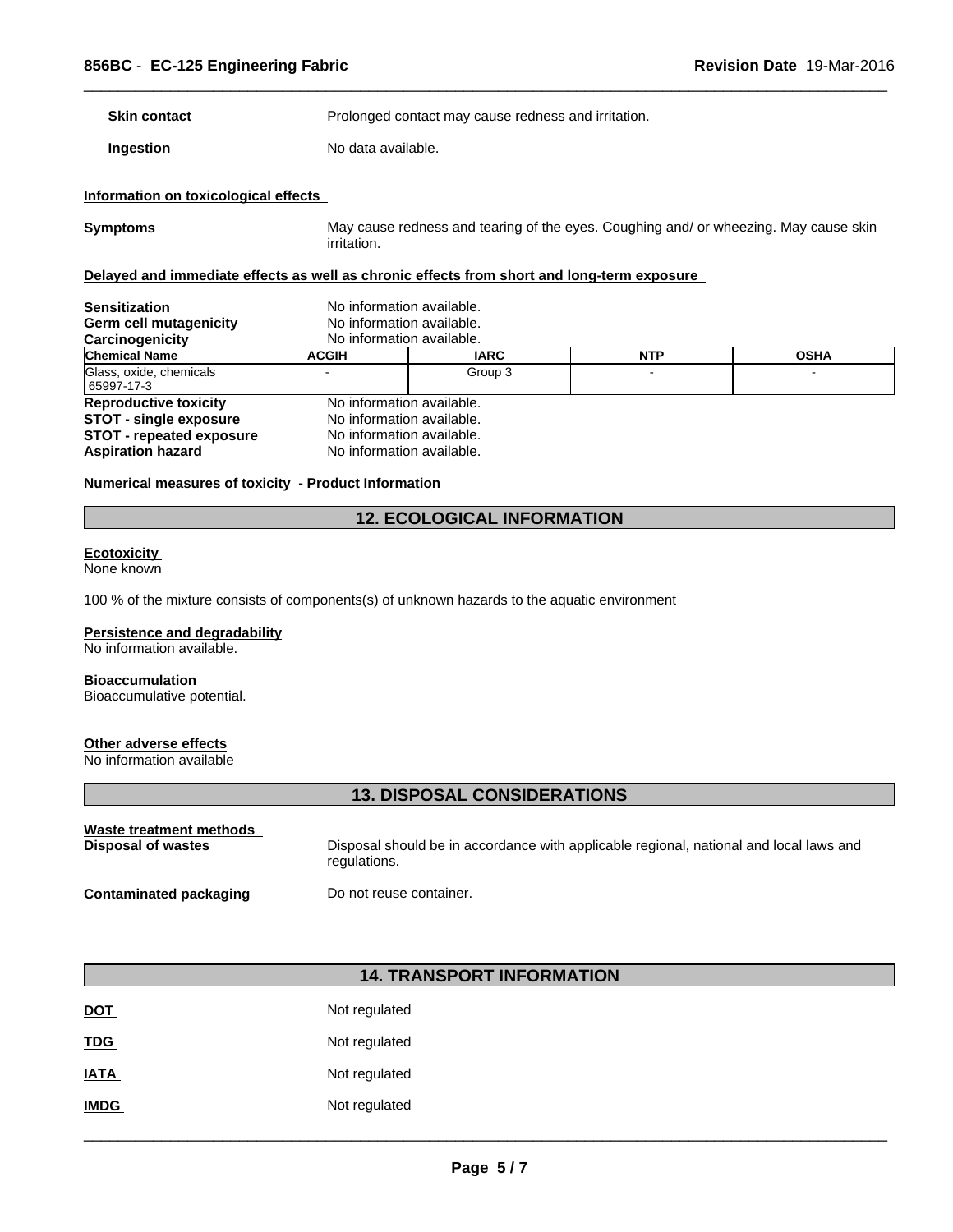# **15. REGULATORY INFORMATION**

 $\overline{\phantom{a}}$  ,  $\overline{\phantom{a}}$  ,  $\overline{\phantom{a}}$  ,  $\overline{\phantom{a}}$  ,  $\overline{\phantom{a}}$  ,  $\overline{\phantom{a}}$  ,  $\overline{\phantom{a}}$  ,  $\overline{\phantom{a}}$  ,  $\overline{\phantom{a}}$  ,  $\overline{\phantom{a}}$  ,  $\overline{\phantom{a}}$  ,  $\overline{\phantom{a}}$  ,  $\overline{\phantom{a}}$  ,  $\overline{\phantom{a}}$  ,  $\overline{\phantom{a}}$  ,  $\overline{\phantom{a}}$ 

| Complies |  |
|----------|--|
| Complies |  |
| Complies |  |
| Complies |  |
| Complies |  |
| Complies |  |
| Complies |  |
|          |  |

**Legend:** 

**TSCA** - United States Toxic Substances Control Act Section 8(b) Inventory

**DSL/NDSL** - Canadian Domestic Substances List/Non-Domestic Substances List

**EINECS/ELINCS** - European Inventory of Existing Chemical Substances/European List of Notified Chemical Substances

**ENCS** - Japan Existing and New Chemical Substances

**IECSC** - China Inventory of Existing Chemical Substances

**KECL** - Korean Existing and Evaluated Chemical Substances

**PICCS** - Philippines Inventory of Chemicals and Chemical Substances

**AICS** - Australian Inventory of Chemical Substances

#### **US Federal Regulations**

#### **SARA 313**

Section 313 of Title III of the Superfund Amendments and Reauthorization Act of 1986 (SARA). This product does not contain any chemicals which are subject to the reporting requirements of the Act and Title 40 of the Code of Federal Regulations, Part 372

## **SARA 311/312 Hazard Categories**

| Acute health hazard               | N٥ |  |
|-----------------------------------|----|--|
| <b>Chronic Health Hazard</b>      | N٥ |  |
| Fire hazard                       | N٥ |  |
| Sudden release of pressure hazard | N٥ |  |
| <b>Reactive Hazard</b>            | No |  |

#### **CWA (Clean Water Act)**

This product does not contain any substances regulated as pollutants pursuant to the Clean Water Act (40 CFR 122.21 and 40 CFR 122.42)

#### **CERCLA**

This material, as supplied, contains one or more substances regulated as a hazardous substance under the Comprehensive Environmental Response Compensation and Liability Act (CERCLA) (40 CFR 302)

## **US State Regulations**

## **California Proposition 65**

This product does not contain any Proposition 65 chemicals

#### **U.S. State Right-to-Know Regulations**

#### **U.S. EPA Label Information**

**EPA Pesticide Registration Number** Not applicable

## **16. OTHER INFORMATION, INCLUDING DATE OF PREPARATION OF THE LAST REVISION**

| <b>NFPA</b>              | <b>Health hazards 0</b> | <b>Flammability 0</b> | Instability 0             | <b>Physical and Chemical</b><br><b>Properties -</b> |
|--------------------------|-------------------------|-----------------------|---------------------------|-----------------------------------------------------|
| <b>HMIS</b>              | <b>Health hazards 0</b> | <b>Flammability 0</b> | <b>Physical hazards</b> 0 | Personal protection X                               |
| <b>Issue Date</b>        | 19-Mar-2016             |                       |                           |                                                     |
| <b>Revision Date</b>     | 19-Mar-2016             |                       |                           |                                                     |
| <b>Revision Note</b>     |                         |                       |                           |                                                     |
| No information available |                         |                       |                           |                                                     |